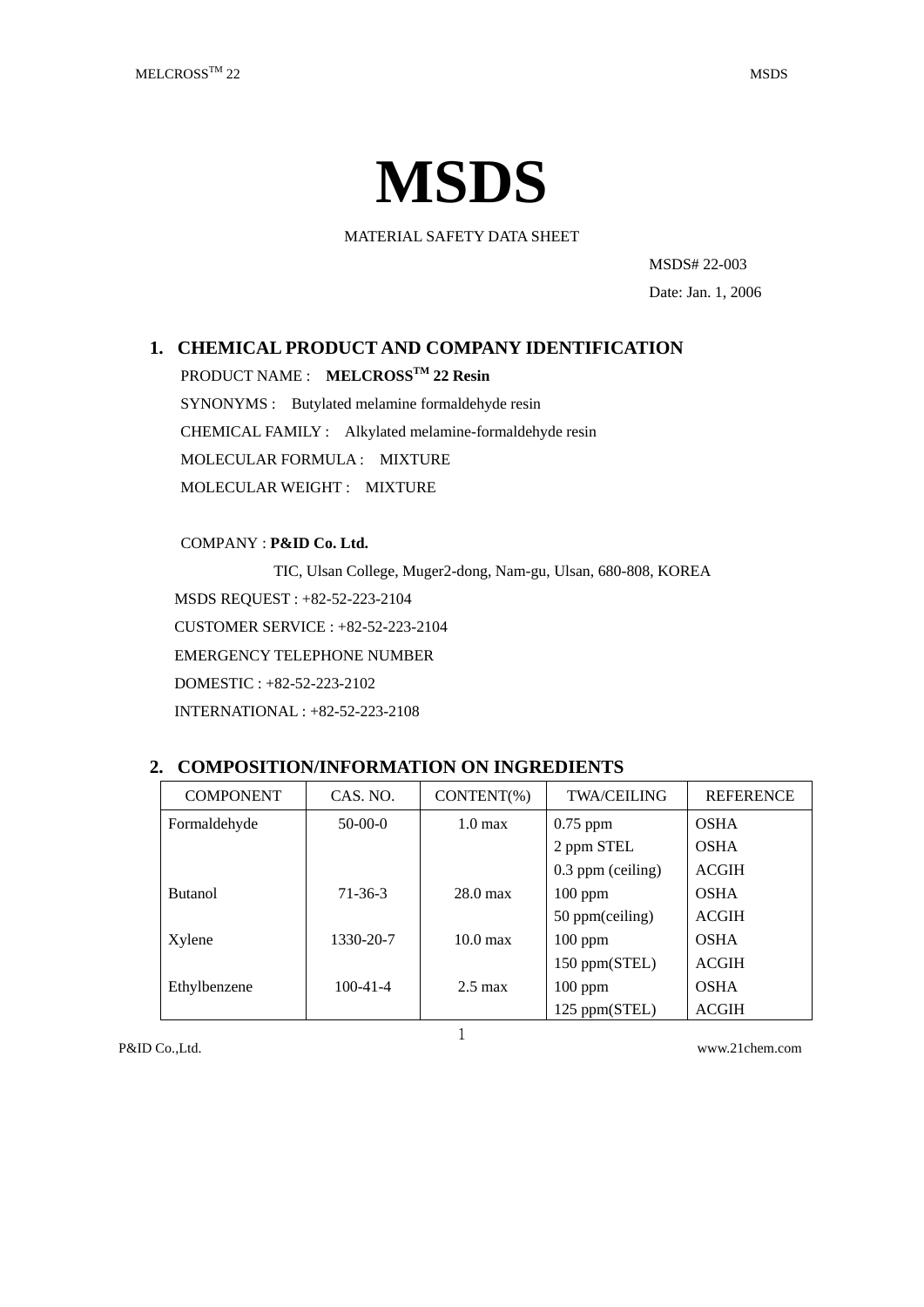# **3. HAZARDS IDENTIFICATION**

EMERGENCY OVERVIEW

APPEARANCE AND ODOR : Viscous liquid, colorless, butanol and xylene odors STATEMENTS OF HAZARD : Caution! May Cause Eye Irritation CHRONIC HAZARD WARNING :

Potential cancer hazard – contains formaldehyde

Inhalation of formaldehyde vapor

Caused cancer in laboratory animal tests

Risk of cancer depends on duration and level of exposure.

# POTENTIAL HEALTH EFFECTS

EFFECTS OF OVEREXPOSURE :

| Item                              | Value          |  |
|-----------------------------------|----------------|--|
| acute oral (rat), $LD_{50}$       | $>1,500$ mg/kg |  |
| acute dermal (rabbit), $LD_{50}$  | $>2,000$ mg/kg |  |
| 4-hour inhalation (rat) $LC_{50}$ | $>10$ mg/L     |  |

Direct contact with this material may cause mild eye irritation.

Overexposure to vapors may cause respiratory tract irritation and central nervous system depression.

# **4. FIRST AID MEASURES**

Material is not expected to be harmful by ingestion. No specific first aid measures are required.

In case of skin contact, wash affected areas of skin with soap and water.

In case of eye contact, immediately irrigate with plenty of water for 15 minutes.

If vapor or dust of this material is inhaled, remove from exposure. Administer oxygen of there is difficulty in breathing. Obtain medical attention immediately if necessary.

# **5. FIRE FIGHTING MEASURES**

FLAMMABLE PROPERTIES

FLASH POINT : 38℃

METHOD : Setaflash Closed Cup

2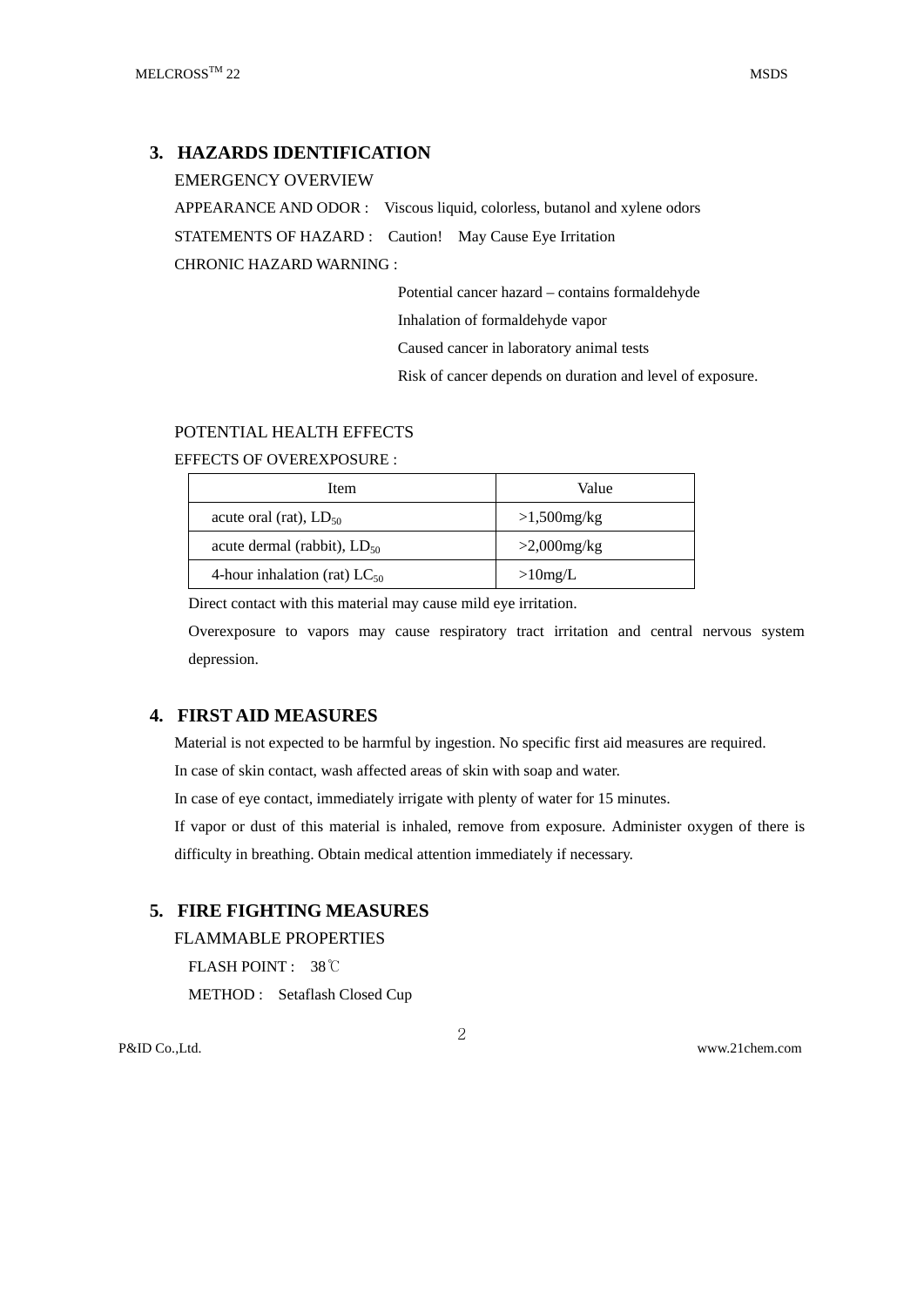FLAMMABLE LIMITS(% BY VOL) : Lower: 1.7 Upper:11.3(for butanol) AUTOIGNITION TEMP: >300℃ DECOMPOSITION TEMP: Not available

### EXTINGUSHING MEDIA AND FIRE FIGHTING INSTRUCTIONS

Use water spray, carbon dioxide or dry chemical to extinguish fires. Use water to keep containers cool. Wear self-contained, positive pressure breathing apparatus.

## **6. ACCIDENTAL RELEASE MEASURES**

#### STEPS TO BE TAKEN IN CASE MATERIAL IS RELEASED OR SPILLED

Where exposure level is not known, wear NIOSH approved, positive pressure, self-contained respirator. Where exposure level is known, wear NIOSH approved, respirator suitable for level of exposure. In addition to the protective clothing/equipment in Section 8 (Exposure Controls/Personal Protection), wear impervious boots. Cover spills with some inert absorbent material; sweep up and place in a waste disposal container. Flush area with water.

# **7. HANDLING AND STORAGE**

#### Handling

Keep away from heat and flame. Avoid contact with eyes, skin and clothing. Wash thoroughly after handling.

#### Storage

Areas containing this material should have fire safe practices and electric equipment in accordance with applicable regulations and/or guidelines. Standards are primarily based on the material's flashpoint, but mat also take into account properties such as miscibility with water or toxicity.

Storage temperature : -20~30℃

Reason : Integrity

#### **8. EXPOSURE CONTROLS/PERSONAL PROTECTION**

## ENGINEERING CONTROLS AND PERSONAL PROTECTIVE EQUIPMENT (PPE)

Engineering controls are not usually necessary if good hygiene practices are followed. Before eating, drinking, or smoking, wash face and hands thoroughly with soap and water. Avoid unnecessary skin contact. Impervious gloves and apron are recommended to prevent skin contact.

3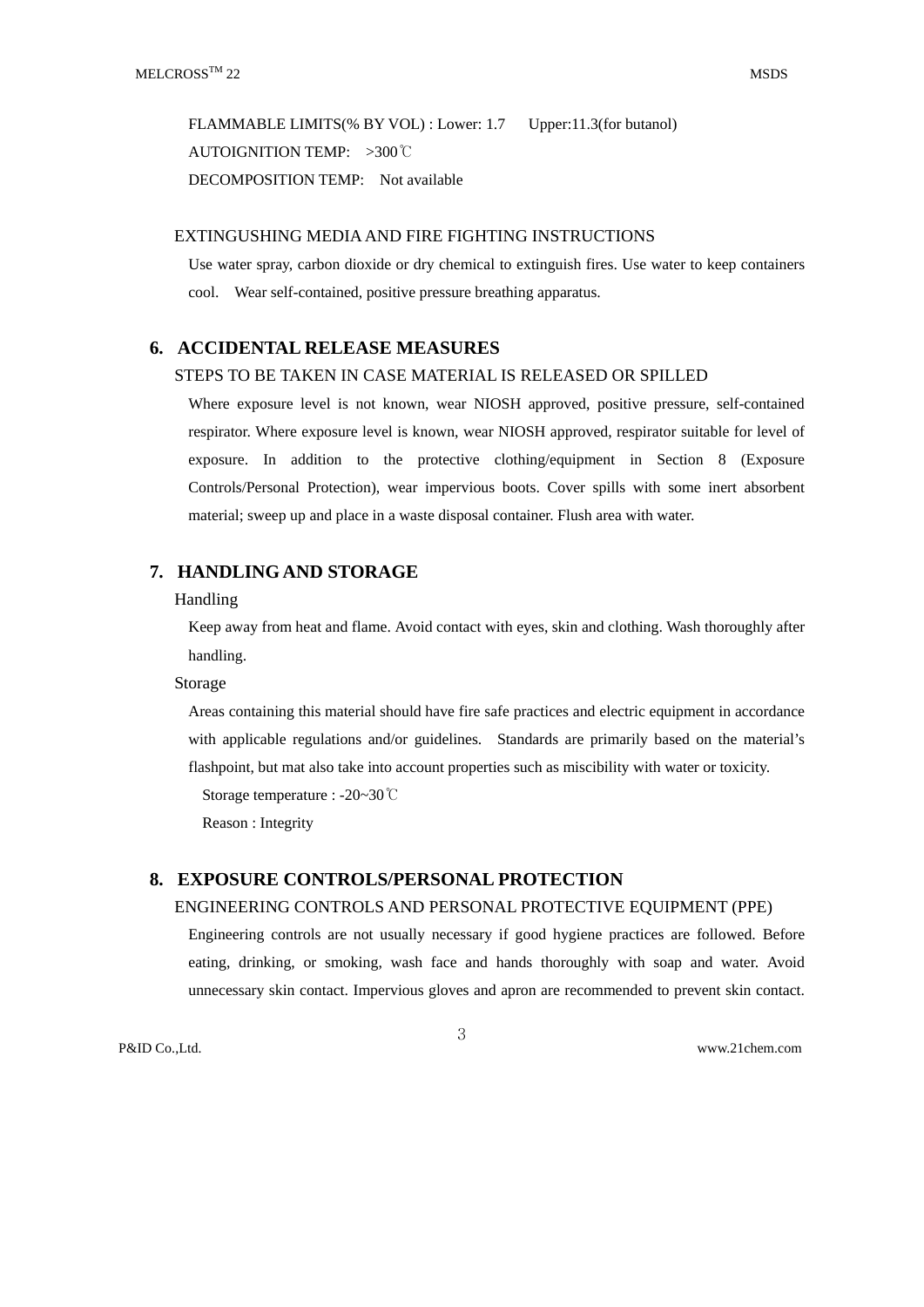For operations where eye or face contact can occur, wear eye protection such as chemical splashproof goggles or face shield. Where exposures are below the Permissible Exposure Limit(PEL), no respiratory protection is required. Where exposures exceed the PEL, use respirator approved by NIOSH for the material and level of exposure.

It is recommended that a shower be taken after completion of workshift especially if significant contact has occurred. Work clothing should then be laundered prior to reuse. Street clothing should be stored separately from work clothing and protective equipment. Work clothing and shoes should not be taken home.

### **9. PHYSICAL AND CHEMICAL PROPERTIES**

APPEARANCE AND ODOR : Viscous liquid, colorless, butanol and xylene odors. BOILING POINT : Not applicable MELTING POINT : Not applicable VAPOR PRESSURE : Not available

SPECIFIC GRAVITY : 0.98~1.10g/cm<sup>3</sup> VAPOR DENSITY : >1 %VOLATILE(BY WT) : ~40 pH : Not applicable SATURATION IN AIR(%BY VOL) : Not available EVAPORATION RATE : <1 SOLUBILITY IN WATER : Insoluble VOLATILE ORGANIC CONTENT : Not available

## **10. STABILITY AND REACTIVITY**

STABILITY : Stable CONDITIONS TO AVOID : None known POLYMERIZATION : Will Not Occur CONDITIONS TO AVOID : None known INCOMPATIBLE MATERIALS : No specific incompatibility HAZARDOUS DECOMPOSITION PRODUCTS : oxides of carbon; oxides of nitrogen

4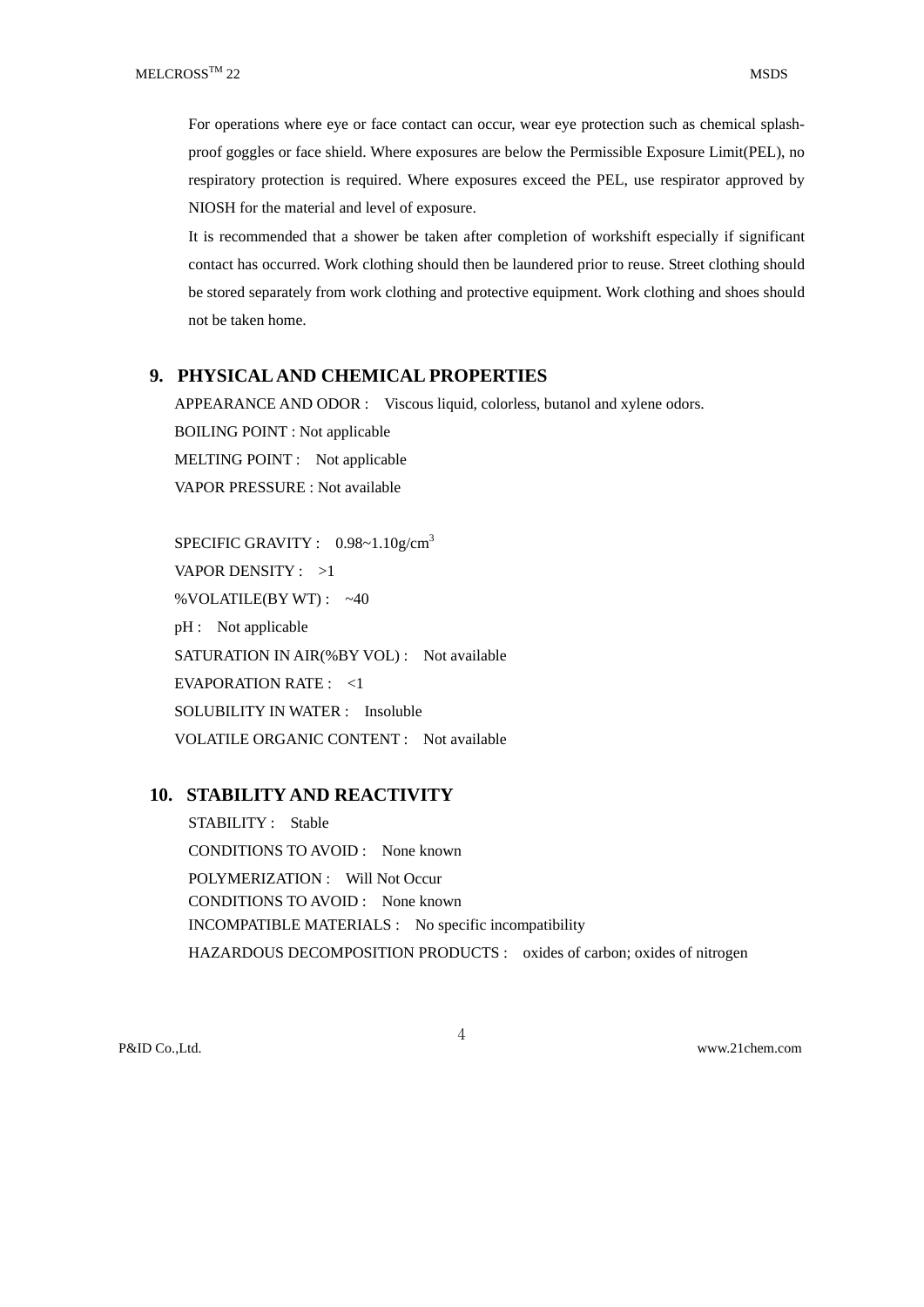#### **11. TOXICOLOGICAL INFORMATION**

Toxicological information for the product is found under Section 3.HAZARDS IDENTIFICATION.

Toxicological information on the OSHA regulated components of this product is as follows: Formaldehyde has oral(rat) and dermal(rabbit) LD50 values of 100mg/kg and 270 mg/kg, respectively. The LC50 following a 4-hour inhalation exposure to rats is 250-478 ppm. Irritation of the nose and throat has been observed in people exposed to formaldehyde vapor levels in excess of 1 ppm. Normal breathing may be seriously impaired at levels above 10 ppm and serious lung damage can occur at levels exceeding 50 ppm. Formaldehyde has been reported to cause pulmonary hypersensitivity in some individuals who were exposed to concentrations known to cause irritation: however, no pulmonary sensitization has been demonstrated in laboratory animal studies. Formaldehyde solutions can cause severe eye and moderate skin irritation. Repeated skin exposure to solutions of 2% or more formaldehyde has caused allergic skin reactions. Formaldehyde was found to be weakly mutagenic in a number of in vitro genotoxicity tests and positive in certain in vivo screening tests for mutagenicity. Formaldehyde did not cause birth defects in rats inhaling concentrations up to 10 ppm. However, a study using higher levels did show a slight but statistically significant reduction in male fetal body weight. Lifetime inhalation of formaldehyde vapor at concentrations above 5 ppm for 6 hours per day, caused nasal tumors in laboratory animals. Epidemiology studies have failed to link cancer in humans with occupational exposure to formaldehyde. Inhalation caused liver and kidney damage in laboratory animal tests.

Butanol has acute oral(rat) and dermal(rabbit) LD50 values of 0.790g/kg and 3.4g/kg, respectively. The LC50(rat) following a 4-hour inhalation exposure is >8000 ppm(24.24mg/L). Acute overexposure to isobutanol vapor can cause irritation to the eyes(severe), skin(moderate), and mucous membranes, as well as, central nervous system depression. Direct contact with isobutanol may cause severe eye and mild to moderate skin irritation.

Xylene has an acute oral(rat) of 4.3 to 5g/kg and an acute 4-hour LC50(rat) of 19.7 to 29.1mg/L. Inhalation of vapors may be irritating to the nose and throat. Skin contact results in moderate irritation and loss of natural oils. Vapors cause eye irritation.

Ethylbenzene has acute oral(rat) and dermal(rabbit) LD50 values of 3500mg/kg and 5000mg/kg

5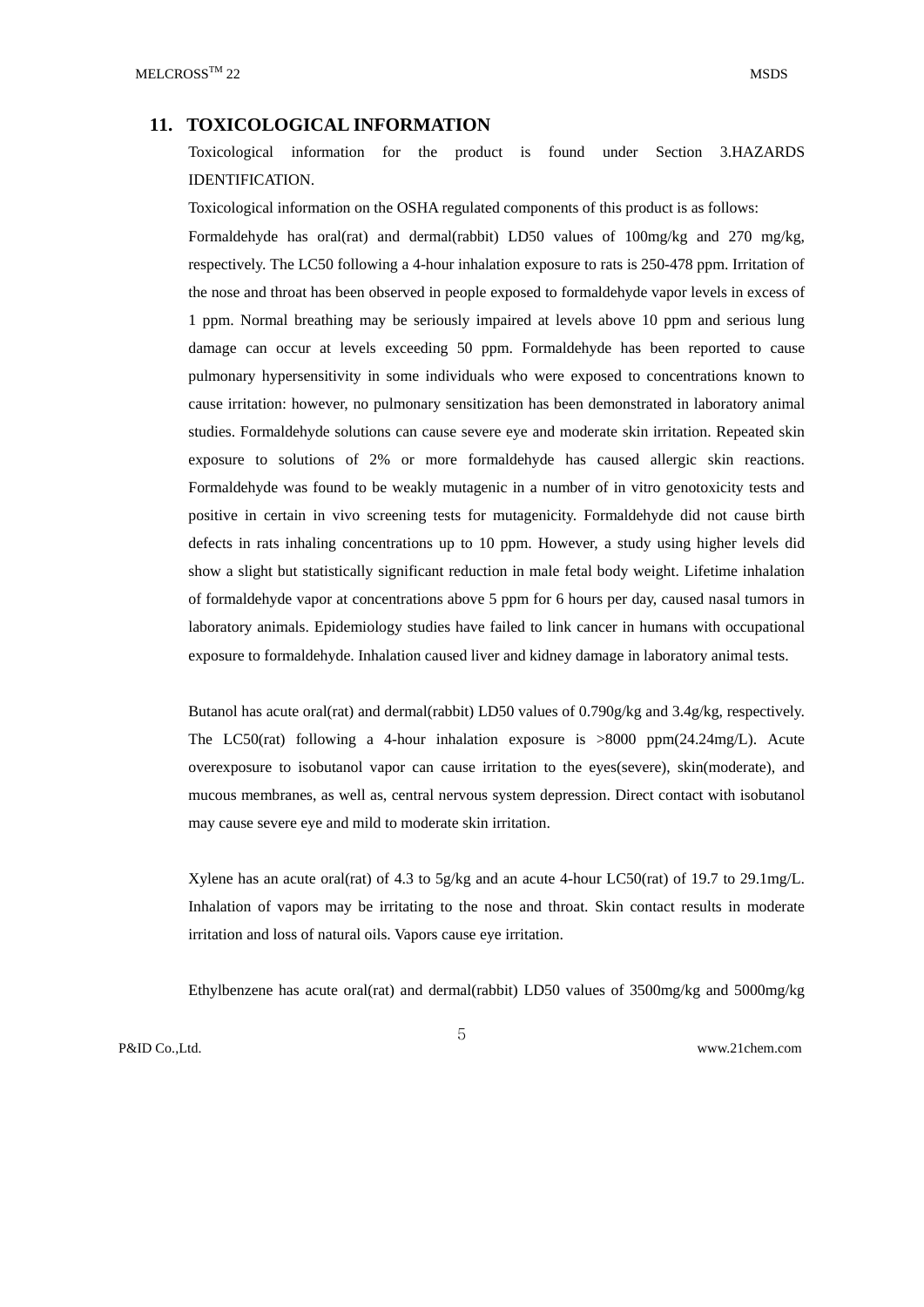respectively. The 4-hour inhalation LC50 in rat is 4000 ppm(17.36mg/L). It is a mild eye and skin irritant. Prolonged exposure to the vapor of ethylbenzene may cause irritation of the eyes and upper respiratory tract, motor ataxia, and hematological disorders and hepatobiliary complaints.

# **12. ECOLOGICAL INFORMATION**

Harmful to aquatic organisms, may cause long-term adverse effects in the aquatic environment. The ecological assessment for this material is based on an evaluation of its components.

Degradation Test : Biodegradability

Duration : 28 day, <70%

# **13. DISPOSAL CONSIDERATIONS**

The information on waste classification and disposal methodology provided below applies only to the P&ID product, as supplied. If the material has been altered or contaminated, or it has exceeded its recommended shelf life, the guidance may be inapplicable. To determine lgnitability, see Section 5 of this MSDS (flash point). For Corrosivity, see Sections 9 and 14 (pH and DOT corrosivity). For Reactivity, see Section 10 (incompatible materials). For Toxicity, see Section 2 (composition). P&ID encourages the recycle recovery and reuse of materials, where permitted, as an alternate to disposal as a waste. P&ID has provided the foregoing for information only; the person generating the waste is responsible for determining the waste classification and disposal method.

## **14. TRANSPORT INFORMATION**

This section provides basic shipping classification information. Refer to appropriate transportation regulations for specific requirements.

## D.O.T. SHIPPING INFORMATION

SHIPPING NAME : ENVIRONMENTALLY HAZARDOUS SUBSTANCE, LIQUID, N.O.S HAZARD CLASS/PACKING GROUP : 3 / III UN NUMBER : UN1866 D.O.T HAZARDOUS SUBSTANCES : (PRODUCT REPORTABLE QUANTITY)

Formaldehyde(6667 Ibs.)

6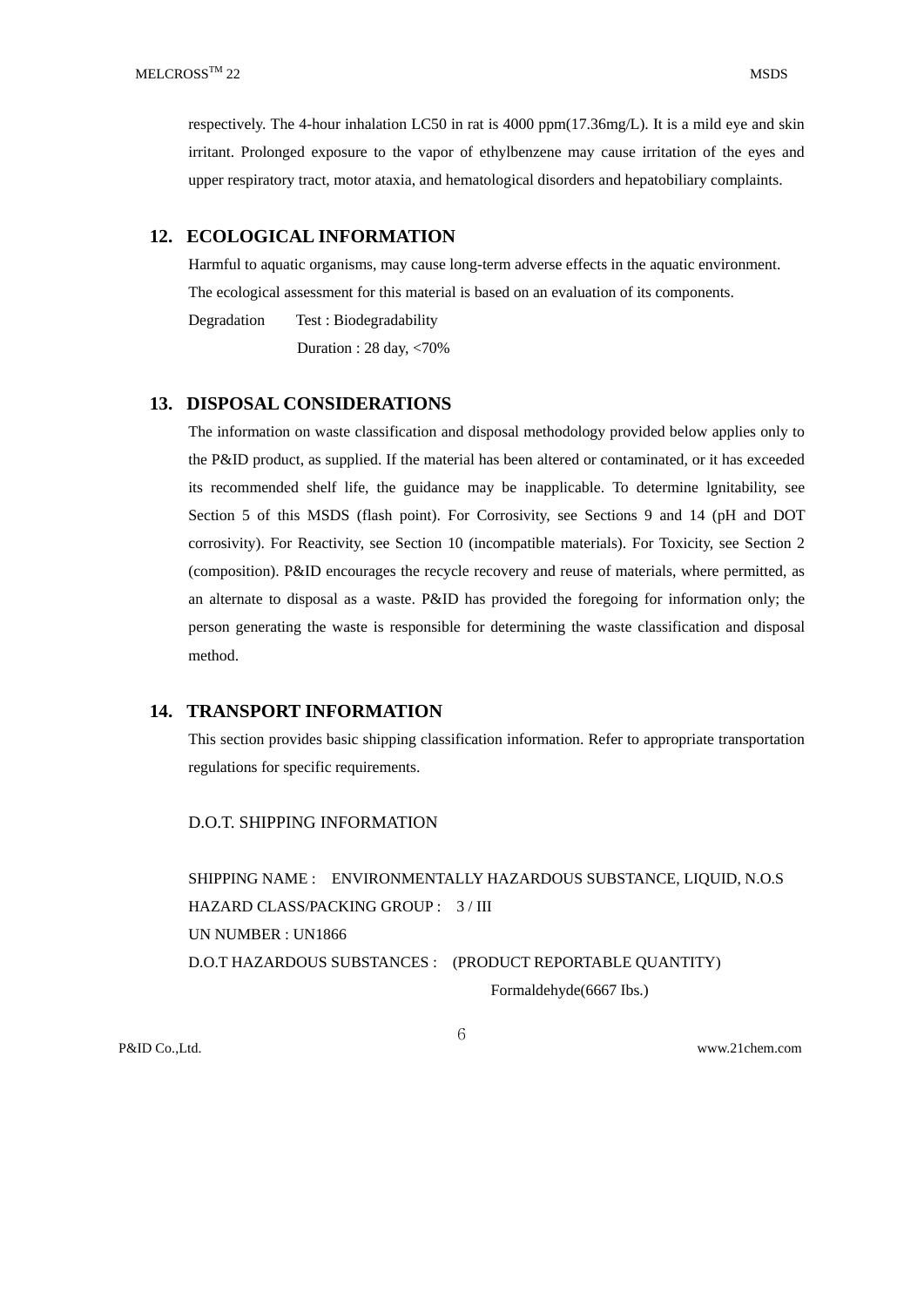## Butanol(17857 lbs.)

#### Xylene(2500 lbs.)

TRANSPORT LABEL REQUIRED : Flammable Liquid

ICAO/IATA SHIPPING NAME : Resin solution HAZARD CLASS : 3 SUBSIDIARY CLASS : NOT Applicable UN/ID NUMBER : 1866 PACKING GROUP : III TRANSPORT LABLE REQUIRED : Flammable Liquid PACKING INSTR/ MAX NET QTY : PASSENGER Aircraft: 309; 60L CARGO Aircraft: 310; 220L

ADDITIONAL TRANSPORT INFORMATION TECHNICAL NAME (N.O.S.) : (Contains formaldehyde) COMMENTS : DOT – Not regulated if less than Reportable Quantity (RQ) per package.

# **15. REGULATORY INFORMATION**

#### INVENTORY INFORMATION

 $IISA$ 

All components of this product are included on the TSCA Inventory in compliance with the Toxic Substances Control Act, 15 U. S. C. 2601 et. Seq.

EU :

The following components of this product are included in the European Inventory of Existing Chemical Substances(EINECS) or are polymers of which the components of which are in EINECS, in compliance with Council Directive 67/548/EEC and its amendments.

CHINA :

All components of this product are included on the Chinese inventory or are not required to be listed on the Chinese inventory.

### JAPAN :

All components of this product are included on the Japan(ENCS) inventory or are not required to be listed on the Chinese inventory.

7